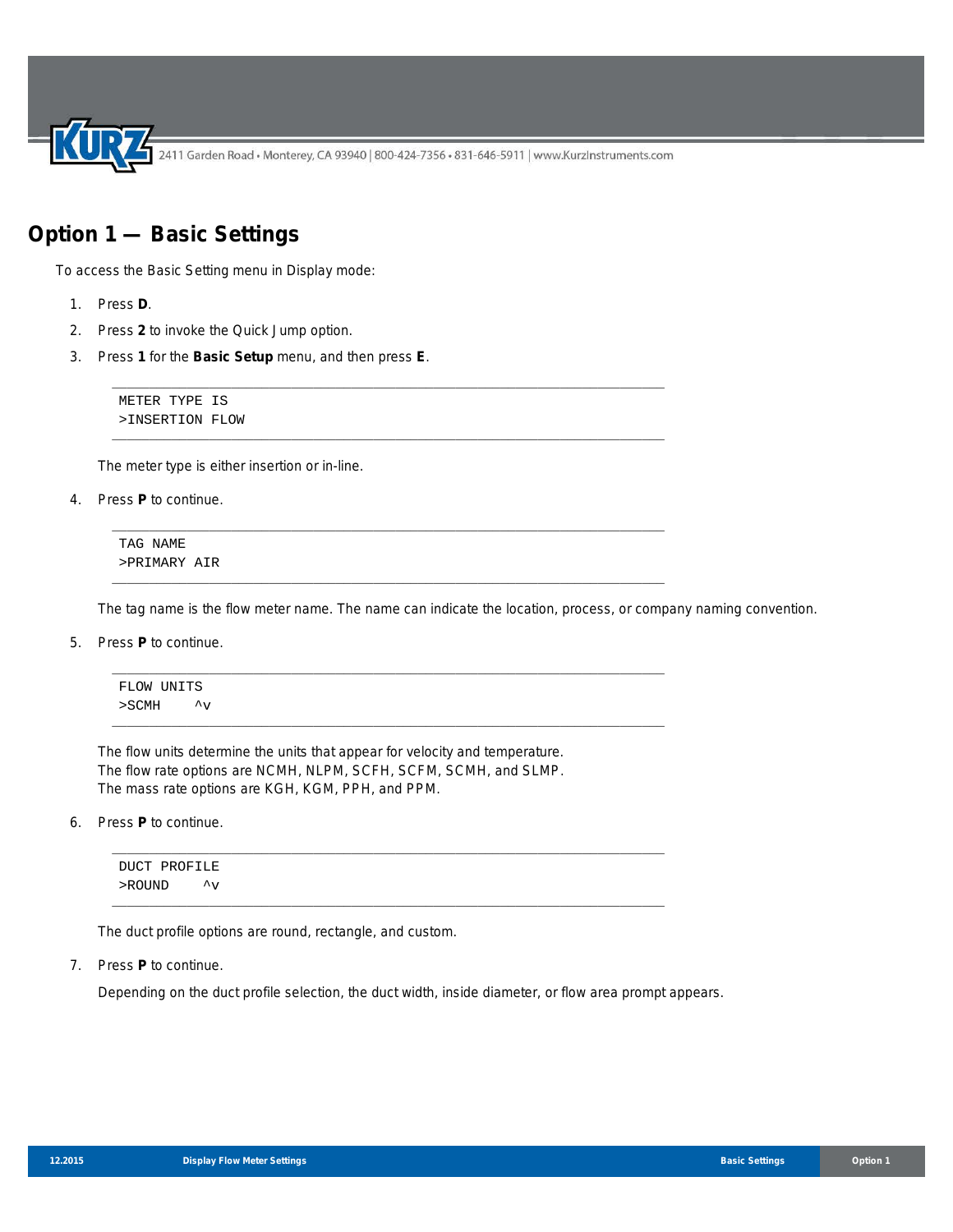2411 Garden Road • Monterey, CA 93940 | 800-424-7356 • 831-646-5911 | www.KurzInstruments.com

## **Rectangle**

| DUCT WIDTH<br>>36.25 | IN |  |  |
|----------------------|----|--|--|
|                      |    |  |  |
| DUCT Height          |    |  |  |
| >40.625              | IN |  |  |

\_\_\_\_\_\_\_\_\_\_\_\_\_\_\_\_\_\_\_\_\_\_\_\_\_\_\_\_\_\_\_\_\_\_\_\_\_\_\_\_\_\_\_\_\_\_\_\_\_\_\_\_\_\_\_\_\_\_\_\_\_\_\_\_\_\_\_\_\_\_\_\_\_\_

\_\_\_\_\_\_\_\_\_\_\_\_\_\_\_\_\_\_\_\_\_\_\_\_\_\_\_\_\_\_\_\_\_\_\_\_\_\_\_\_\_\_\_\_\_\_\_\_\_\_\_\_\_\_\_\_\_\_\_\_\_\_\_\_\_\_\_\_\_\_\_\_\_\_

\_\_\_\_\_\_\_\_\_\_\_\_\_\_\_\_\_\_\_\_\_\_\_\_\_\_\_\_\_\_\_\_\_\_\_\_\_\_\_\_\_\_\_\_\_\_\_\_\_\_\_\_\_\_\_\_\_\_\_\_\_\_\_\_\_\_\_\_\_\_\_\_\_\_

\_\_\_\_\_\_\_\_\_\_\_\_\_\_\_\_\_\_\_\_\_\_\_\_\_\_\_\_\_\_\_\_\_\_\_\_\_\_\_\_\_\_\_\_\_\_\_\_\_\_\_\_\_\_\_\_\_\_\_\_\_\_\_\_\_\_\_\_\_\_\_\_\_\_

\_\_\_\_\_\_\_\_\_\_\_\_\_\_\_\_\_\_\_\_\_\_\_\_\_\_\_\_\_\_\_\_\_\_\_\_\_\_\_\_\_\_\_\_\_\_\_\_\_\_\_\_\_\_\_\_\_\_\_\_\_\_\_\_\_\_\_\_\_\_\_\_\_\_

\_\_\_\_\_\_\_\_\_\_\_\_\_\_\_\_\_\_\_\_\_\_\_\_\_\_\_\_\_\_\_\_\_\_\_\_\_\_\_\_\_\_\_\_\_\_\_\_\_\_\_\_\_\_\_\_\_\_\_\_\_\_\_\_\_\_\_\_\_\_\_\_\_\_

\_\_\_\_\_\_\_\_\_\_\_\_\_\_\_\_\_\_\_\_\_\_\_\_\_\_\_\_\_\_\_\_\_\_\_\_\_\_\_\_\_\_\_\_\_\_\_\_\_\_\_\_\_\_\_\_\_\_\_\_\_\_\_\_\_\_\_\_\_\_\_\_\_\_

\_\_\_\_\_\_\_\_\_\_\_\_\_\_\_\_\_\_\_\_\_\_\_\_\_\_\_\_\_\_\_\_\_\_\_\_\_\_\_\_\_\_\_\_\_\_\_\_\_\_\_\_\_\_\_\_\_\_\_\_\_\_\_\_\_\_\_\_\_\_\_\_\_\_

\_\_\_\_\_\_\_\_\_\_\_\_\_\_\_\_\_\_\_\_\_\_\_\_\_\_\_\_\_\_\_\_\_\_\_\_\_\_\_\_\_\_\_\_\_\_\_\_\_\_\_\_\_\_\_\_\_\_\_\_\_\_\_\_\_\_\_\_\_\_\_\_\_\_

\_\_\_\_\_\_\_\_\_\_\_\_\_\_\_\_\_\_\_\_\_\_\_\_\_\_\_\_\_\_\_\_\_\_\_\_\_\_\_\_\_\_\_\_\_\_\_\_\_\_\_\_\_\_\_\_\_\_\_\_\_\_\_\_\_\_\_\_\_\_\_\_\_\_

#### **Round**

INSIDE DIAMETER >15.325 IN

## 8. Press **P** to continue.

FLOW AREA >10.525 SQFT

#### 9. Press **P** to continue.

PROBE DEPTH >18.230 IN

For insertion flow meters, the Probe Depth option appears.

10. Press **P** to continue.

ANALOG OUT 1 >FLOW RATE ^v

The Analog Output options are flow rate, velocity, temperature, and PID.

## 11. Press **P** to continue.

AO1 at 4mA >0.0000000 SCFM

The analog output 4mA prompt determines the minimum range value; that is, how low the flow unit value can go before triggering a signal to the analog output. The flow unit type was specified in a previous option.